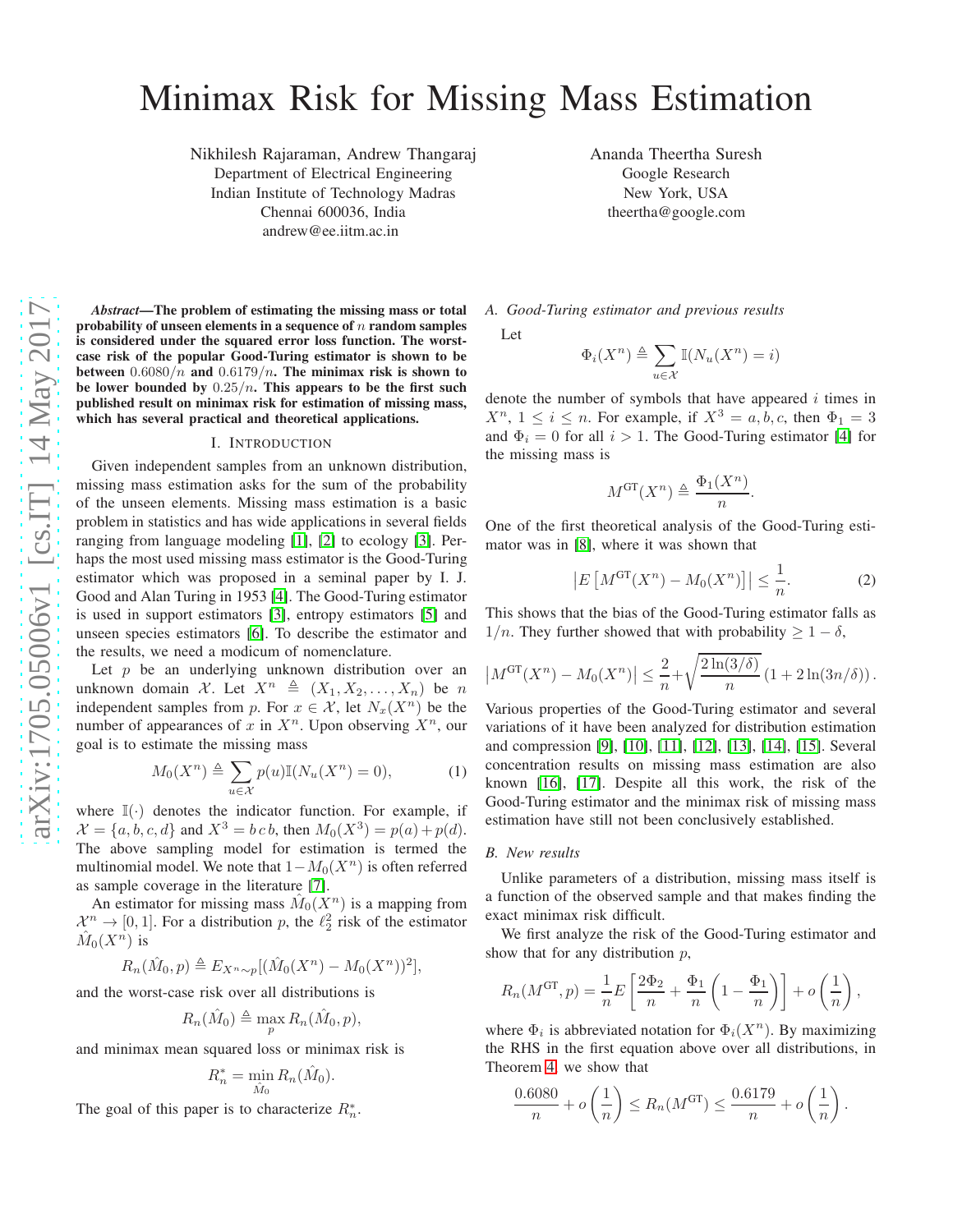We note that under the multinomial model, the numbers of occurrences of symbols are correlated, and this makes finding the worst case distribution for the Good-Turing estimator difficult.

We then prove estimator-independent information-theoretic lower bounds on  $R_n^*$  using two approaches. We first compute the lower bound via Dirichlet prior approach [\[18\]](#page-4-17). In Lemma [7,](#page-3-0) we show that

$$
R_n^* \ge \frac{4}{27n}.
$$

We then improve the constant by reducing the problem of missing mass estimation to that of distribution estimation. In particular, in Theorem [11,](#page-4-18) we show that

$$
R_n^* \ge \frac{1}{4n} + o\left(\frac{1}{n}\right)
$$

Combining the lower and upper bounds, we get

$$
\frac{0.25}{n} + o\left(\frac{1}{n}\right) \le R_n^* \le \frac{0.6179}{n} + o\left(\frac{1}{n}\right),
$$

Finding the exact minimax risk for the missing mass estimation problem remains an open question.

The rest of the paper is organized as follows. In Section [II,](#page-1-0) we analyze the Good-Turing estimator. In Section [III-A,](#page-3-1) we use Dirichlet prior approach to obtain lower bounds and in Section [III-B](#page-3-2) we obtain lower bounds via reduction.

#### II. RISK OF GOOD-TURING ESTIMATOR

<span id="page-1-0"></span>The analysis of [\[8\]](#page-4-7) can be extended to characterize the risk of the Good-Turing estimator for missing mass. The squared error of the Good-Turing estimator  $M^{GT}(X^n)$  can be written down as follows:

$$
(M^{GT}(X^n) - M_0(X^n))^2
$$
  
=  $\left(\sum_{u \in \mathcal{X}} \frac{1}{n} \mathbb{I}(N_u = 1) - p(u)\mathbb{I}(N_u = 0)\right)$   

$$
\left(\sum_{v \in \mathcal{X}} \frac{1}{n} \mathbb{I}(N_v = 1) - p(v)\mathbb{I}(N_v = 0)\right)
$$
  
=  $\frac{1}{n^2} \sum_{u,v \in \mathcal{X}} \left(\mathbb{I}(N_u = 1)\mathbb{I}(N_v = 1) - 2np(u)\mathbb{I}(N_u = 0)\mathbb{I}(N_v = 1) - np(u)p(v)\mathbb{I}(N_u = 0)\mathbb{I}(N_v = 0)\right)$  (3)

For  $u, v \in \mathcal{X}$ ,  $E[\mathbb{I}(N_u = i)I(N_v = j)] = \mathbb{P}(N_u = i, N_v = j)$ . Using the notation  $P_n(i, j) = \mathbb{P}(N_u(X^n) = i, N_v(X^n) = j),$ we get

$$
R_n(M^{\text{GT}}, p) = \frac{1}{n^2} \sum_{u,v \in \mathcal{X}} \left( P_n(1,1) - 2np(u)P_n(0,1) + n^2 p(u)p(v)P_n(0,0) \right). \tag{4}
$$

The probability  $P_n(i, j)$  can be written down as

$$
P_n(i,j) = \begin{cases} {n \choose i} \ p(u)^i p(v)^j (1 - p(u) - p(v))^{n-i-j}, \ u \neq v, \\ {n \choose i} \ p(u)^i (1 - p(u)^{n-i}, \ u = v, i = j, \end{cases}
$$
(5)

where  $\binom{n}{i j} = \frac{n!}{i!j!(n-i-j)!}$  and  $\binom{n}{i} = \frac{n!}{i!(n-i)!}$ . The summation in [\(4\)](#page-1-1) is first split into two cases:  $u \neq v$  and  $u = v$ . Denoting  $P(u, v) = p(u)p(v)(1 - p(u) - p(v))^{n-2}$ , we have, for  $u \neq v$ ,

$$
p(u)p(v)P_n(0,0) = (1 - p(u) - p(v))^2 P(u, v),
$$
  
\n
$$
p(u)P_n(0,1) = n(1 - p(u) - p(v))P(u, v),
$$
  
\n
$$
P_n(1,1) = n(n - 1)P(u, v).
$$

For  $u = v$ , observe that  $P_n(0, 1) = 0$ . Using the above observations, the summation in [\(4\)](#page-1-1) simplifies to

$$
R_n(M^{\text{GT}}, p) = \frac{1}{n} \sum_{\substack{u, v \in \mathcal{X} \\ v \neq u}} P(u, v) \left[ n (p(u) + p(v))^2 - 1 \right] + \frac{1}{n} \sum_{u \in \mathcal{X}} \left[ p(u)(1 - p(u))^{n-1} + np(u)^2 (1 - p(u))^n \right].
$$
 (6)

The following lemma is useful in bounding certain terms in the first summation above as a function of  $n$ , independent of the unknowns  $X$  and  $p$ .

<span id="page-1-2"></span>**Lemma 1.** *For*  $i \geq 1$ *,*  $j \geq 1$ *,* 

$$
\sum_{u,v \in \mathcal{X}, u \neq v} p(u)^{i} p(v)^{j} (1 - p(u) - p(v))^{n} \leq \frac{(i-1)! (j-1)! n!}{(n+i+j-2)!}.
$$

*Proof:* Let X and Y be a pair of independent and identical random variables with marginal distribution  $p$ . Define a random variable  $T(X, Y)$ , whose value  $T(u, v) = 0$  for  $u = v$  and, for  $u \neq v$ ,

$$
T(u,v) = {n+i+j-2 \choose i-1, j-1} p(u)^{i-1} p(v)^{j-1} (1-p(u)-p(v))^n.
$$

We see that  $T(X, Y)$  is a probability for  $X \neq Y$ , and that it takes values in [0, 1] in all cases. Therefore, its expectation

$$
E[T(X, Y)] = \sum_{\substack{u, v \in X \\ u \neq v}} p(u)p(v)T(u, v)
$$
  
= 
$$
\sum_{\substack{u, v \in X \\ u \neq v}} {n + i + j - 2 \choose i - 1, j - 1} p(u)^{i} p(v)^{j} (1 - p(u) - p(v))^{n} \le 1,
$$

which concludes the proof.

A useful univariate version of Lemma [1](#page-1-2) is the following.

<span id="page-1-3"></span>**Lemma 2.** *For*  $i > 1$ ,

$$
\sum_{u \in \mathcal{X}} p(u)^{i} (1 - p(u))^{n} \le \frac{(i-1)! \ n!}{(n+i-1)!}.
$$

<span id="page-1-1"></span>*Proof:* For  $X \sim p$ , define  $T(X) = {n+i-1 \choose i-1} p(X)^{i-1} (1$  $p(X)$ <sup>n</sup> and follow the proof of Lemma [1.](#page-1-2) Using Lemma [1,](#page-1-2) observe that

$$
\sum_{u,v \in \mathcal{X}, u \neq v} P(u,v)(p(u) + p(v))^2 = o(1/n). \tag{7}
$$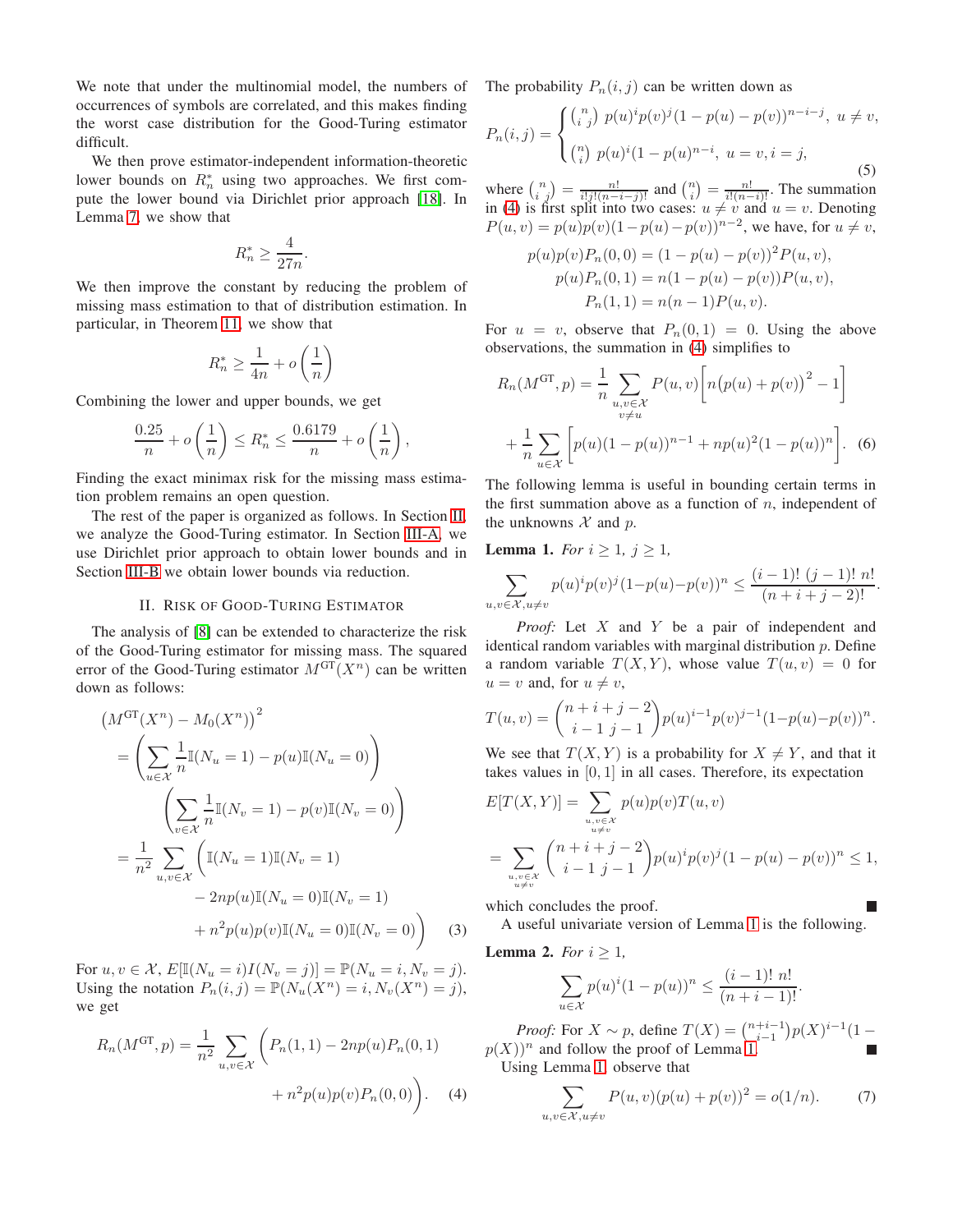Therefore, the risk can be written as

$$
R_n(M^{\text{GT}}, p) = \frac{1}{n} \bigg[ \sum_{u \in \mathcal{X}} p(u)(1 - p(u))^{n-1} - \sum_{\substack{u, v \in \mathcal{X} \\ v \neq u}} P(u, v) + \sum_{u \in \mathcal{X}} np(u)^2 (1 - p(u))^n \bigg] + o(1/n). \tag{8}
$$

The summation terms above can be rewritten as follows:

$$
\sum_{u \in \mathcal{X}} p(u)(1 - p(u))^{n-1} = E\left[\frac{\Phi_1(X^n)}{n}\right].
$$
\n(9)  
\n
$$
\sum_{u \in \mathcal{X}} np(u)^2 (1 - p(u))^n = \frac{2}{n-1} \sum_{u \in \mathcal{X}} P_n(2,0)(1 - p(u))^2
$$
\n
$$
\stackrel{(a)}{=} \frac{2}{n-1} \sum_{u \in \mathcal{X}} P_n(2,0) \pm o\left(\frac{1}{n}\right)
$$
\n
$$
= E\left[\frac{2\Phi_2(X^n)}{n}\right] \pm o\left(\frac{1}{n}\right),
$$
\n(10)

where  $(a)$  follows using Lemma [2.](#page-1-3)

$$
\sum_{\substack{u,v \in \mathcal{X} \\ v \neq u}} P(u,v) = \frac{1}{n(n-1)} \sum_{\substack{u,v \in \mathcal{X} \\ v \neq u}} P_n(1,1)
$$
\n
$$
= \frac{1}{n(n-1)} E\Big[\sum_{\substack{u,v \in \mathcal{X} \\ v \neq u}} \mathbb{I}(N_u(X^n) = 1)\mathbb{I}(N_v(X^n) = 1)\Big]
$$
\n
$$
= E\Big[\frac{1}{n(n-1)} \Phi_1(X^n)(\Phi_1(X^n) - 1)\Big]
$$
\n
$$
= E\Big[\frac{\Phi_1^2(X^n)}{n}\Big] \pm o(1). \tag{11}
$$

Using the above expressions in [\(8\)](#page-2-1), we get the following characterization of the risk.

Theorem 3. *The risk of the Good-Turing estimator under squared error loss satisfies*

$$
R_n(M^{GT}, p) = \frac{1}{n} E\left[\frac{2\Phi_2}{n} + \frac{\Phi_1}{n} \left(1 - \frac{\Phi_1}{n}\right)\right] + o\left(\frac{1}{n}\right).
$$
\n(12)

# *A. Upper bound on risk*

To obtain a tight upper bound on the risk, we start with the following upper bound on one of the terms in [\(8\)](#page-2-1):

$$
\sum_{u \in \mathcal{X}} np(u)^2 (1 - p(u))^n \le \sum_{u \in \mathcal{X}} p(u) \left( np(u) e^{-np(u)} \right)
$$
  

$$
\le e^{-1}, \tag{13}
$$

where the first step follows because  $1-x \leq e^{-x}$  for a fraction x, and the second step follows because  $te^{-t} \leq e^{-1}$  for  $t \geq 0$ . Using  $(9)$ ,  $(10)$  and  $(13)$  in  $(8)$ , an upper bound for the risk of the Good-Turing estimator is

$$
R_n(M^{\text{GT}}, p) \le \frac{1}{n} E\left[\frac{\Phi_1}{n}\left(1 - \frac{\Phi_1}{n}\right)\right] + \frac{e^{-1}}{n} \pm o\left(\frac{1}{n}\right)
$$

<span id="page-2-6"></span>
$$
\leq \frac{0.25 + e^{-1}}{n} \pm o\left(\frac{1}{n}\right),\tag{14}
$$

<span id="page-2-1"></span>where the last step follows because  $x(1 - x) \le 0.25$  for a fraction x. The above constant  $e^{-1} + 0.25 \approx 0.6179$  is not best possible, and could be marginally improved by more careful analysis. However, we show that the improvement is not significant through a lower bound on  $R_n(M^{GT})$  =  $\max_p R_n(M^{GT}, p)$  by picking p to be a suitable uniform distribution.

#### <span id="page-2-2"></span>*B. Lower bound on the Good-Turing worst-case risk*

A lower bound can be obtained for the worst case risk of the Good-Turing estimator by evaluating the risk for the uniform distribution  $p_U$  on X. Let  $|\mathcal{X}| = cn$  and  $p_U(x) = \frac{1}{cn}$  for all  $x \in \mathcal{X}$ , where c is a positive constant. Using [\(8\)](#page-2-1), we get

<span id="page-2-3"></span>
$$
R_n(M^{\text{GT}}, p_U) = \frac{1}{n} \left[ \frac{cn \cdot n}{(cn)^2} \left( 1 - \frac{1}{cn} \right)^n + \frac{cn}{cn} \cdot \left( 1 - \frac{1}{cn} \right)^{n-1} - \left( \frac{cn}{cn} \cdot \left( 1 - \frac{1}{cn} \right)^{n-1} \right)^2 \right] + o\left( \frac{1}{n} \right)
$$
  

$$
\stackrel{(a)}{=} \frac{1}{n} \left( \left( \frac{1}{c} + 1 \right) \left( 1 - \frac{1}{cn} \right)^n - \left( 1 - \frac{1}{cn} \right)^{2n} \right) + o\left( \frac{1}{n} \right)
$$
  

$$
\stackrel{(b)}{=} \frac{1}{n} \left( \left( \frac{1}{c} + 1 \right) e^{-\frac{1}{c}} - e^{-\frac{2}{c}} \right) + o\left( \frac{1}{n} \right)
$$
(15)

where the reasoning for the steps is as follows:

<span id="page-2-5"></span>a) replacing  $\left(1 - \frac{1}{cn}\right)^{n-1}$  with  $\left(1 - \frac{1}{cn}\right)^n (1 + o(1)).$ b) using the fact that  $(1 - \frac{1}{cn})^n = e^{-1/c} (1 + o(1)).$ 

The coefficient of  $\frac{1}{n}$  in [\(15\)](#page-2-5) can be maximized numerically to obtain a maximum value of 0.6080 at  $c \approx 1.1729$ . Hence, from  $(14)$  and  $(15)$ , we have:

<span id="page-2-0"></span>Theorem 4. *The worst-case risk of the Good-Turing estimator satisfies the following bounds:*

$$
\frac{0.6080}{n} + o\left(\frac{1}{n}\right) \le R_n(M^{GT}) \le \frac{0.6179}{n} + o\left(\frac{1}{n}\right). \quad (16)
$$

Therefore, the constant in [\(14\)](#page-2-6) is fairly tight.

# III. LOWER BOUNDS ON THE MINIMAX RISK

In this section, we consider lower bounds on the squared error risk of an arbitrary estimator of missing mass. The main result is that the minimax risk is lower-bounded by  $c/n$  for a constant c. Two methods are described for finding lower bounds - the first one is a Dirichlet prior approach, and the second one is reduction of the missing mass problem to a distribution estimation problem.

<span id="page-2-4"></span>Both approaches provide the same order of  $1/n$  for the lower bound, but the second reduction approach provides a better constant. However, the Dirichlet prior approach has significant potential for further optimization for better constants, and is an interesting extension of the standard prior method to the case of estimation of random variables such as missing mass, which depend on both the distribution  $p$  and the sample  $X^n$ .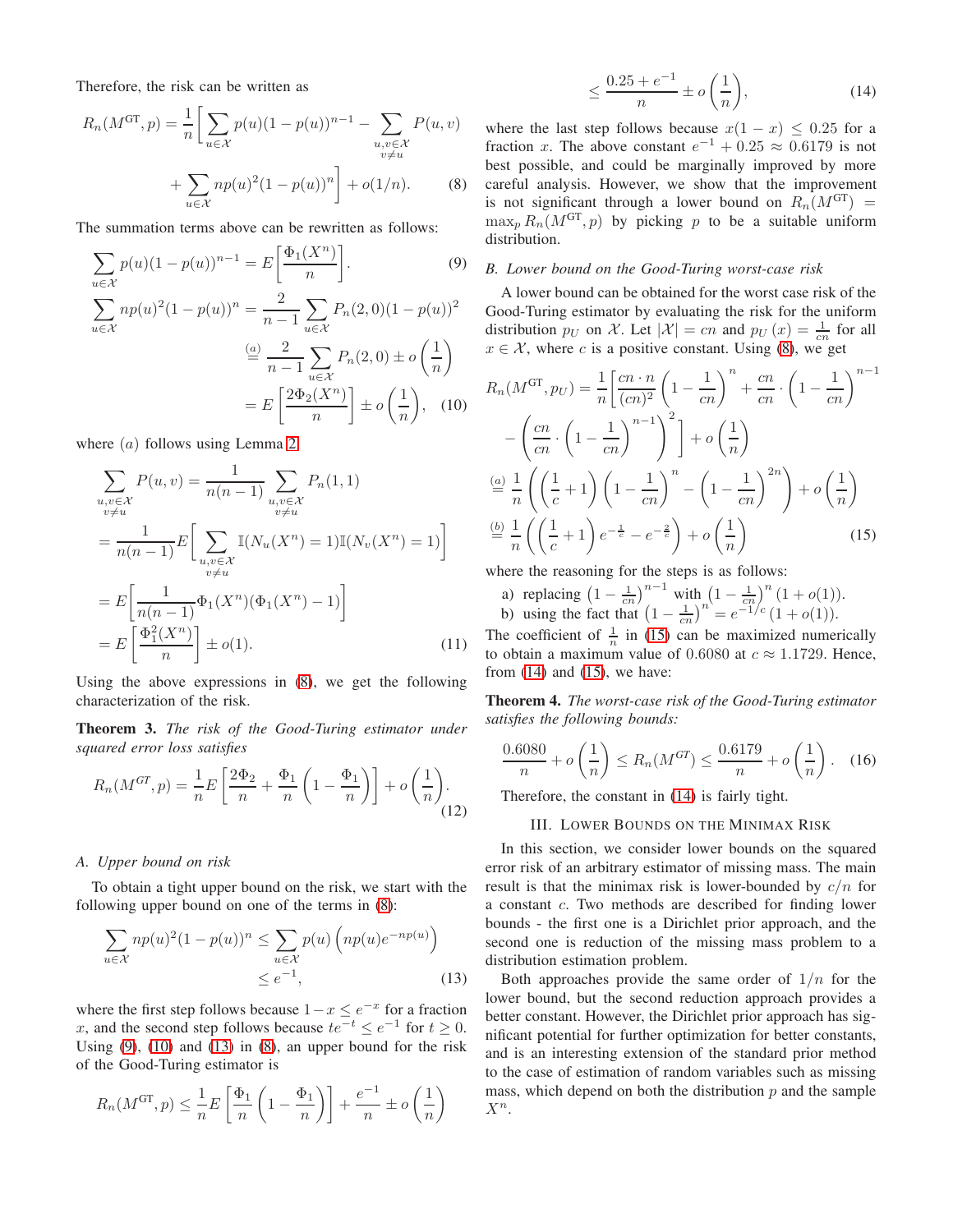# <span id="page-3-1"></span>*A. Lower Bounds via Prior Distributions*

The first approach is to bound the minimax risk by the average risk obtained by averaging over a family of distributions with a prior. Let  $P$  be a random variable over a family of distributions P, having an alphabet  $\mathcal{X} = \{0, 1, 2, \ldots k - 1\}.$ In the following section, the missing mass will be denoted as  $M_0(X^n, p)$  to explicitly show the dependence on the distribution  $p$ .

<span id="page-3-3"></span>**Lemma 5.** For any missing mass estimator  $\hat{M}_0(X^n)$  and a *random variable* P *over a family of distributions* P*,*

$$
\min_{\hat{M}_0} \max_{p \in \mathcal{P}} \mathbb{E}_{X^n \sim p} \left( M_0(X^n, p) - \hat{M}_0(X^n) \right)^2
$$
  
 
$$
\geq \mathbb{E}_{X^n \sim P} \left[ \text{var}_{P|X^n} \left[ M_0(X^n, P) | X^n \right] \right]
$$

*Proof:*

$$
\min_{\hat{M}_0} \max_{p \in \mathcal{P}} \mathbb{E} \left( M_0 \left( X^n, p \right) - \hat{M}_0 \left( X^n \right) \right)^2
$$
\n
$$
\geq \min_{\hat{M}_0} \mathbb{E}_P \left( \mathbb{E}_{X^n | P} \left( M_0 \left( X^n, P \right) - \hat{M}_0 \left( X^n \right) \middle| P \right)^2 \right)
$$
\n
$$
\stackrel{(a)}{=} \min_{\hat{M}_0} \mathbb{E}_{X^n} \left( \mathbb{E}_{P | X^n} \left( M_0 \left( X^n, P \right) - \hat{M}_0 \left( X^n \right) \middle| X^n \right)^2 \right)
$$
\n
$$
\stackrel{(b)}{=} \mathbb{E}_{X^n \sim P} \left[ \text{var}_{P | X^n} \left[ M_0 \left( X^n, P \right) \middle| X^n \right] \right]
$$

where (a) follows from the law of total expectation and (b) follows from the fact that (a) is minimized when  $\hat{M}_0(X^n)$  =  $\mathbb{E}_{P \mid X^n} \left( M_0 \left( X^n, P \right) \mid X^n \right).$ 

Lemma [5](#page-3-3) gives us a family of bounds depending on the distribution of the prior  $P$ . The RHS in Lemma [5](#page-3-3) can be computed exactly for a Dirichlet prior with some analysis.

<span id="page-3-4"></span>**Lemma 6.** *Suppose P* has a Dirichlet distribution Dir( $k, \alpha$ ), *where*  $\alpha = (\alpha_0, \alpha_1, \ldots, \alpha_{k-1})$ *. Then, we have* 

$$
\mathbb{E}_{X^n} \left[ \text{var}_{P|X^n} \left[ M_0 \left( X^n, P \right) \mid X^n \right] \right] \n= \frac{B(a, n)}{(a + n)^2 (a + n + 1)} \left( \sum_{u \in \mathcal{X}} \frac{\alpha_u (a + n) - \alpha_u^2}{B(a - \alpha_u, n)} \right) \n- \sum_{u \in X} \sum_{v \in \mathcal{X}, v \neq u} \frac{\alpha_u \alpha_v}{B(a - \alpha_u - \alpha_v, n)} \right),
$$

*where*  $B(\cdot, \cdot)$  *is the Beta function and*  $a = \sum_{u \in \mathcal{X}} \alpha_u$ *.* 

We skip the details for want of space.

Let  $\alpha = \left(\frac{1}{n}, \frac{1}{n}, \dots, \frac{1}{n}\right)$  and  $k = cn^2$ . For this choice of parameters, the expression in Lemma [6](#page-3-4) can be bounded as

$$
\mathbb{E}_{X^n} \left[ \text{var}_{P|X^n} \left[ M_0 \left( X^n, P \right) | X^n \right] \right] \geq \frac{1}{n} \cdot \frac{c}{\left( c+1 \right)^3} + o\left( \frac{1}{n} \right)
$$

where, once again, we skip the details. The coefficient of  $\frac{1}{n}$ attains a maximum value of  $\frac{4}{27}$  when  $c = \frac{1}{2}$ , which results in the following bound on the minimax risk:

#### <span id="page-3-0"></span>Lemma 7.

$$
\min_{\hat{M}_0} \max_{p \in \mathcal{P}} \mathbb{E}\left(M_0\left(X^n, p\right) - \hat{M}_0\left(X^n\right)\right)^2 \geq \frac{4}{27n} + o\left(\frac{1}{n}\right)
$$

The bound is worse than the  $\frac{1}{4n}$  bound obtained from distribution estimation in the next section, but it can possibly be improved by better selection of the prior.

# <span id="page-3-2"></span>*B. Lower bounds via Distribution Estimation*

To bound the minimax risk for missing mass estimation, one approach is to reduce the problem to that of estimating a distribution. Let  $P$  be the set of distributions over the set  $\mathcal{X} = \{0, 1\}$  such that for all  $p \in \mathcal{P}$ ,  $p(0) \geq \frac{1}{2}$ . A known result (refer [\[19\]](#page-4-19), [\[20\]](#page-4-20) for instance) states that the minimax  $\ell^2$ loss in estimating  $p(0)$  is  $\frac{1}{4n}$ . More precisely, let  $\hat{p}(X^n)$  be an estimator for  $p(0)$  from a random sample  $X<sup>n</sup>$  distributed according to  $p$ . Then, we have

# <span id="page-3-5"></span>Lemma 8.

$$
\min_{\hat{p}(0)} \max_{p \in \mathcal{P}} \mathbb{E}_{X^n \sim p} (p(0) - \hat{p}(X^n))^2 = \frac{1}{4n} + o\left(\frac{1}{n}\right)
$$

For an arbitrary positive integer  $k$ , let  $\mathcal{P}_c$  be the set of distributions over the set  $\mathcal{X} = \{0, 1, 2, \ldots k-1\}$ , such that for any  $p_c \in \mathcal{P}_c$ , we have  $p_c(0) \geq \frac{1}{2}$  and  $p_c(i) = \frac{1 - p_c(0)}{k}$  for all  $i \geq 1$ . We can use Lemma [8](#page-3-5) to obtain minimax bounds in estimating  $p_c(0)$  for this family of distributions as well. Let  $\hat{p}_c(X^n)$  be an estimator for  $p_c$  from a random sample  $X^n$ distributed according to  $p_c$ . Let  $\hat{p}_c(X^n, i)$  be the probability  $\hat{p}_c$  assigns to the symbol *i*.

# <span id="page-3-6"></span>Lemma 9.

 $\hat{p}$ 

$$
\min_{\hat{p}(0)} \max_{p \in \mathcal{P}_c} \mathbb{E} (p_c(0) - \hat{p}_c(X^n, 0))^2 \geq \frac{1}{4n} + o\left(\frac{1}{n}\right)
$$

*Proof:* Suppose we want to estimate an unknown distribution  $p \in P$  and we have an estimator  $\hat{p}_c$  for distributions in  $\mathcal{P}_c$ . Then we can use  $\hat{p}_c$  to estimate p as follows. Take the observed sample distributed according to  $p$ , and if it is 0, keep it as it is. If it is 1, then replace it with an uniformly sampled random variable over  $\{1, 2, \ldots k\}$ . The result of this sampling process is a distribution  $p_c$  in  $\mathcal{P}_c$  with  $p_c$  (0) =  $p$  (0). Thus, any estimator for distributions in  $P_c$  can be reduced to an estimator for distributions in  $P$  and

$$
\min_{\hat{p}(0)} \max_{p \in \mathcal{P}_c} \mathbb{E}_{X^n \sim p_c} (p_c(0) - \hat{p}_c(X^n, 0))^2
$$

$$
\geq \min_{\hat{p}(0)} \max_{p \in \mathcal{P}} \mathbb{E}_{X^n \sim p} (p(0) - \hat{p}(X^n))^2
$$

and the proof follows from Lemma [8.](#page-3-5)

<span id="page-3-7"></span>**Lemma 10.** Let  $k = e^n$ . With probability at least  $1 - 1/2^n$ , *the missing mass*  $M_0(X^n)$  *satisfies* 

$$
M_0(X^n) = 1 - p(0) + O(ne^{-n}).
$$

, *Proof:* Probability of symbol 0 appearing at least once in  $X^n$  is  $1 - (1 - p(0))^n \geq 1 - 1/2^n$ . Furthermore, at most n distinct symbols from  $1, 2, \ldots k-1$  can appear in  $X<sup>n</sup>$ . Hence, with probability  $1 - 1/2^n$ , the observed mass  $1 - M_0(X^n)$ satisfies

$$
p(0) \le 1 - M_0(X^n) \le p(0) + (1 - p(0)) n e^{-n},
$$

and hence follows the lemma.

П